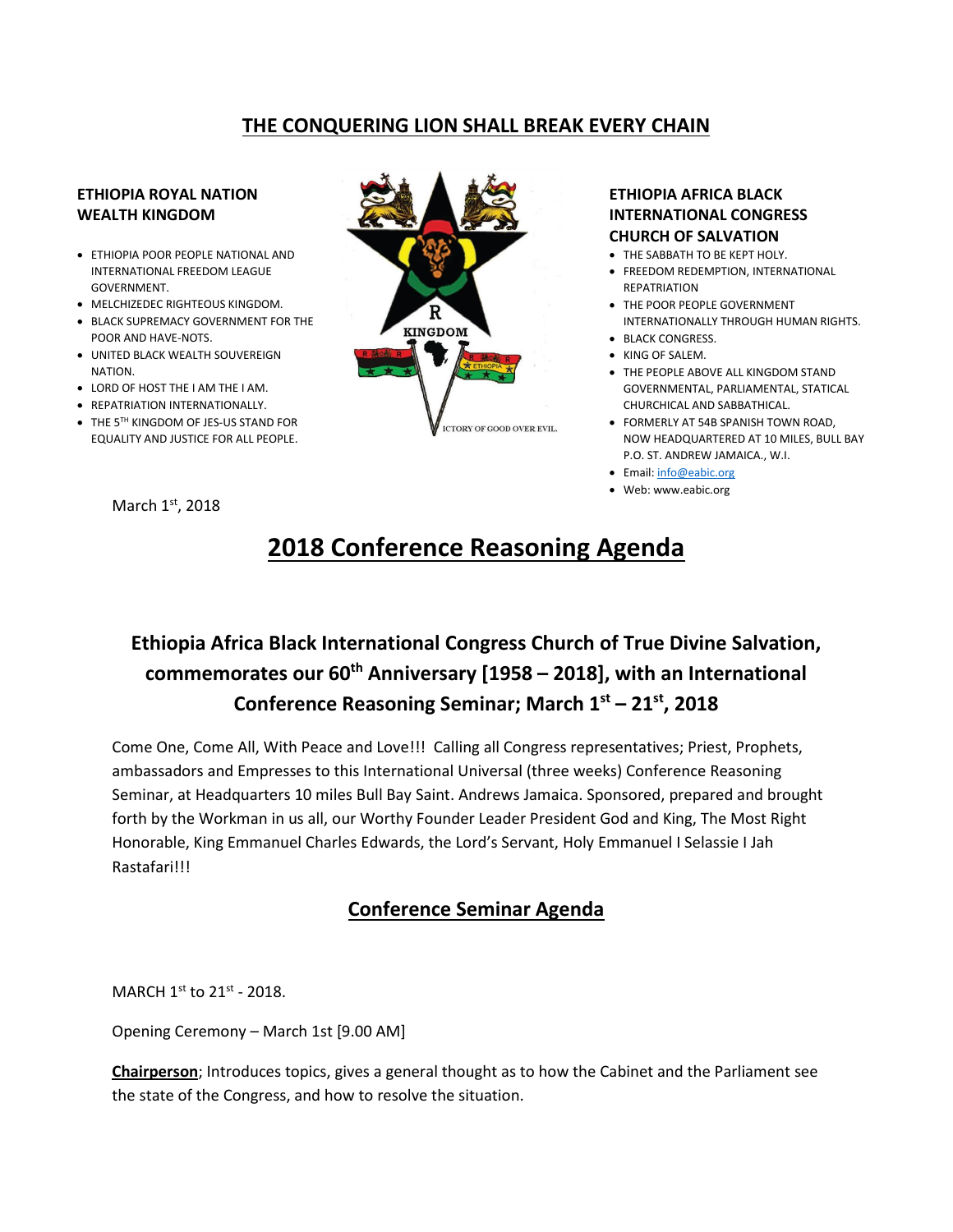Reaffirmation to the principles of the Congress, the Sabbath, Freedom Redemption International Repatriation and the Living Divinity of our Father King Emmanuel, "love one another and obey" etc.

**Chairperson;** Open conference. Delegates from each Camp, Church and Office make a declaration of their situation for reconciliation. Members will be then briefed on the procedures of the Seminar.

**First Topic**; Rectify **Headquarters principles, operations and functioning**, according to the **Principles/Constitution** of the Congress and bring it forward to the international standard that our father, the **Rt. Honorable King Emmanuel** has set and ultimately all other operating Camps, Churches and Offices. **{a}** Church; International code of conduct for running /operating all churches. **{b}** How to become a registered member of the Congress. **{c}** The principle whereby ones acquire turban and the crowning thereof. **{d}** The principle of anointing a priest after the order. **{e}** The order of conduct for priest ministering in the priest office. **{f}** The principle of appointing ambassadors. **{g}** International codes of behavior; No guile; No sackbut and dulcimer, (DAN;3), No brutality, No violence and No sexual molestation of young Princesses, Empresses or anyone**. (h)** Since the Father trod, the controversial Seven Point Flag; (Blue over Purple) or (Purple over Blue)?

**Second Topic**; **(a)**Why is the E.A.B.I.C. registered as a **Limited Liability Company** in Jamaica? **(b)**E.A.B.I.C. Church of Salvation and the United Nations, (NGO status or not)?

**Third Topic**; Gather and solidify the **33-man Cabinet /Parliament**; **{a}** What are the essential prerequisites for selecting an administrative parliament, that would accomplish our goal of Freedom, Redemption, International Repatriation and represent the best of our capabilities. [i.e. Loyalty and obedience to King Emmanuel principles and protocol, Love, generosity and understanding.]

 **Fourth Topic**; Rectify and continue the **Africa Mission**; **{a}** Acquire and Review reports from Hon. Priest Campbell, Priest Bailey, Priest Bonnick, Priest Rittman, Priest Harry, Priest Paul, Priest Tall "T" and all reliable ones able to give an account concerning the initial **Ethiopian Mission**; **{b}** Concerning **Ghana**; Letter to be drafted by E.A.B.I.C. and stamped by the Justice of the Peace**[JP]** and forwarded to the Chief in Ghana responsible for the church land, to resolve the land situation there in New Tafu; **{c}** Complete the building of the Tabernacle and continue development of the congress Head- Quarters on that spot of ground; **{d**) Cultivate acres of land available and set up infrastructure on an industrious level; **{e}**Gather information, updates, and reports from all states in Africa where members gather as church, camps or offices and see what issues need to be reconciled in respect to the well-being and upliftment of our members and congress;

**fifth Topic**; **Ethiopia Woman's Freedom Liberation League (Empress League); {a}** The Empress League is an integral part of the E.A.B.I.C. foundation and should be acknowledge and treated as such; The Congress /House is responsible for the welfare of the Empresses and the provision of their basic needs. **{b}** The Gifts and Resources which has been placed at our disposal are not ours to do with as we will; they have been given to us in trust that we may follow the example of our father and make maximum use of, and applying them also for the highest benefits to our Empresses; **{c}**The Empresses freedom and obligation to undertake works /projects to develop, control and manage their own economic resources without external interference from ones who may be concern about themselves rather than